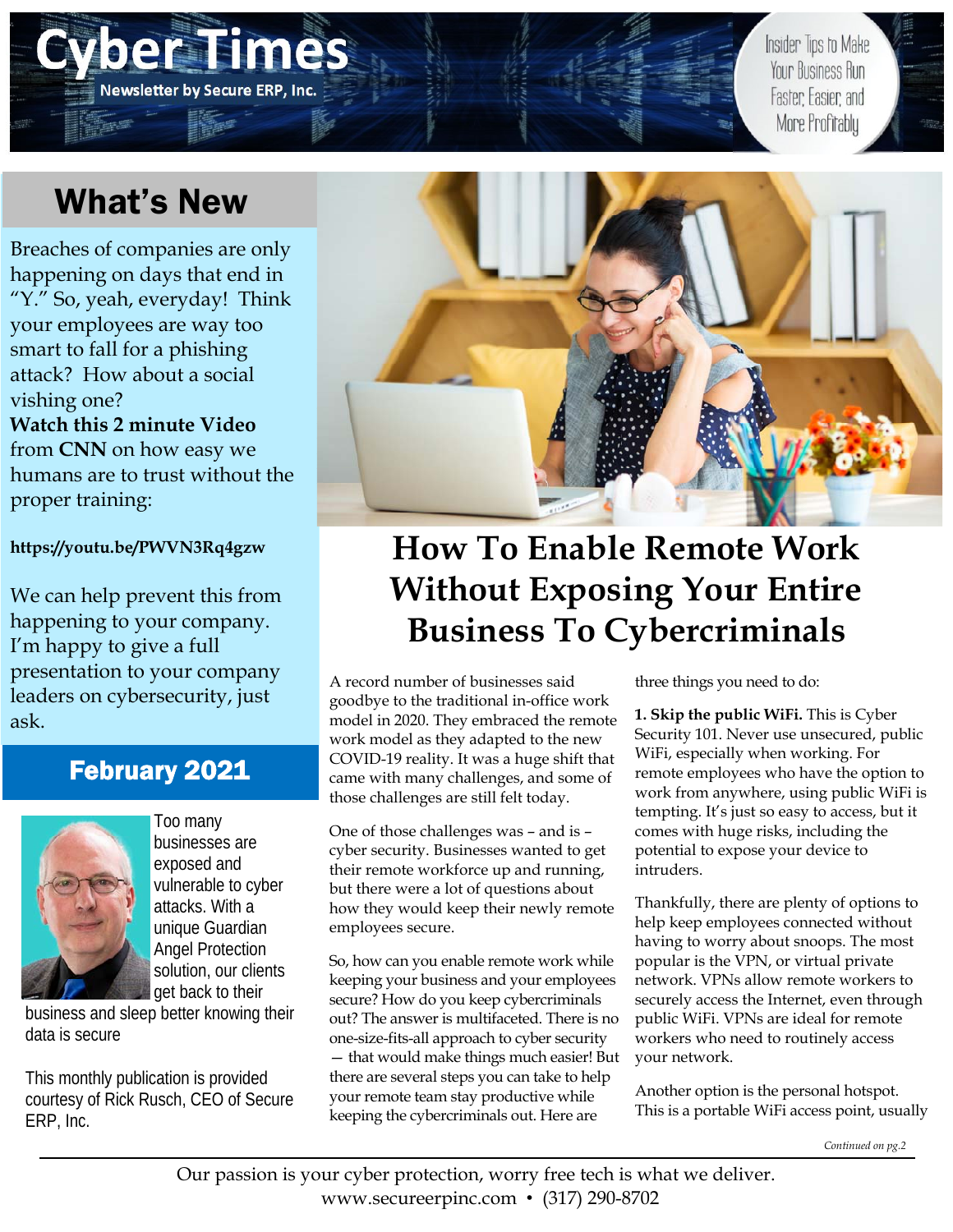#### *Continued from pg.1*

paired with data service through a telecom like Verizon, AT&T or T-Mobile. It gives remote workers flexibility to work anywhere they can get high-speed data service. Because the remote worker is the only person on the hotspot (and should be the only person), there is less worry about hackers snooping for your data.

**2. Have a strong device policy.** When it comes to cost-cutting, it can be appealing to let employees use their own devices while working remotely. Avoid this, if possible. The bring-your -own-device (BYOD) approach has its benefits, including keeping costs down, but the security costs could be massive, especially if an employee gets hacked or misplaces crucial data. In short, BYOD can get complicated fast, especially for businesses unfamiliar with the BYOD approach.

That said, many businesses work with an IT services company or managed services provider to create a list of approved devices (PCs, laptops, tablets, smartphones, etc.) that employees can use. Then those devices are loaded up with malware protection, a VPN, and other security solutions. So, while employees may be using a variety of devices, they all have the same security and other necessary software in order to perform their duties.

The best device policy, however, is to provide employees with

# **"There is no one-size-fits-all approach to cyber security that would make things much easier!"**

work devices. This ensures that everyone is using the same hardware and software, and this makes it much easier to keep everyone up-to-date and secure. It takes a little more effort logistically, and it has a higher up-front cost, but when it comes to keeping your business secure, it's worth it.

**3. Don't forget about physical security.** While a lot of businesses are focusing on digital security right now, they're not putting a similar focus on physical security. They may have a team of people working remotely spread across different neighborhoods, towns, states or countries. This mobility comes with the risk of device theft or loss.

If employees will be carrying their work devices with them for any reason, those devices should be kept nearby at all times. That means *never* leaving work devices in vehicles or unattended at a café or airport (or any location). Never leave a device where it has the potential to be taken.

It's also important to remind employees to not only keep their doors locked but also keep work devices out of sight. You wouldn't want to set up a home office in a room facing the street outside while leaving the windows open and the door unlocked, because you never know who may walk or drive by. Just as cybercriminals are always looking for ways to break into your network, criminals are looking for opportunities to walk away with high-value items.

**The way we work is changing, so we must be prepared for whatever happens next.** Implementing these three steps will give you a starting point, but they aren't the end point. Work with an experienced MSP to get the most out of your remote work approach. Many businesses will not be returning to the traditional in-office model, so the more steps we take to secure our businesses and our remote teams, the better off we'll all be.

### **Free Report Download: The Business Owner's Guide To IT Support Services And Fees**

#### **INTRO TO CLOUD COMPUTING**

"5 Critical Facts Every **Business Owner Must Know Before Moving Their Network** To The Cloud"

**Discover What Most IT Consultant** Don't Know Or Won't Tell You **About Moving Your Company's Network To The Cloud** 

If you are considering cloud computing or Office 365 to save money and simplify IT, it is extremely important that you get and read this special report: **"5 Critical Facts Every Business Owner Must Know Before Moving Their Network To The Cloud."**

This report discusses in simple, nontechnical terms the pros and cons of cloud computing, data security, how to choose a cloud provider and three little-known facts that most IT consultants don't know or won't tell you about cloud computing that could end up causing you MORE problems and costing you more money than you anticipated. **Even if you aren't ready to move to the cloud yet**, this report will give you the right information and questions to ask when the time comes.

> **Get your FREE copy today at www.secureerpinc.com/cloudreport**

Our passion is your cyber protection, worry free tech is what we deliver. www.secureerpinc.com • (317) 290-8702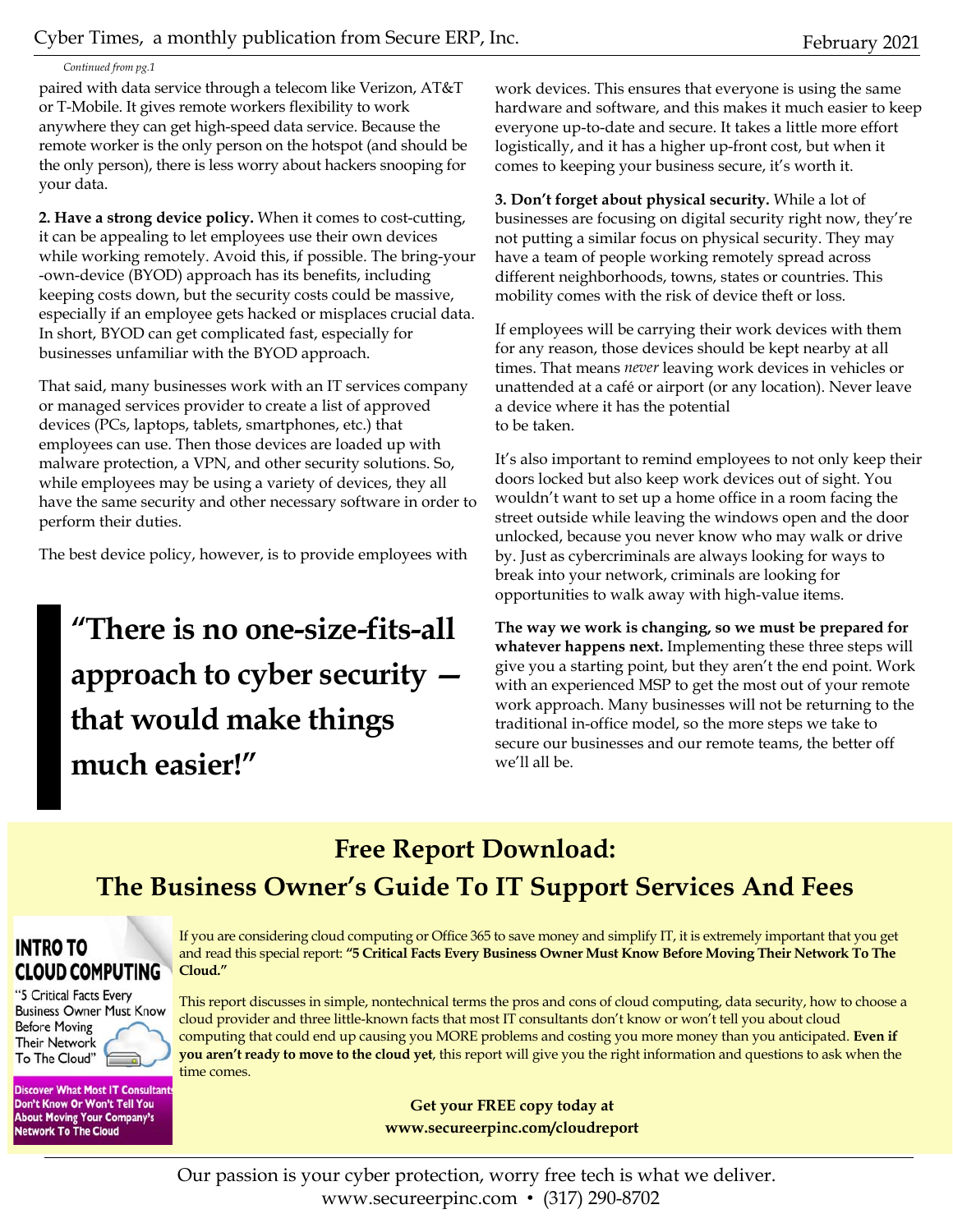### Cyber Security TIPs

What's the one way that work computers and devices are made to be used? For WORK!



Never mix personal web surfing and social media with company devices. If you want to check your Hotmail account or Facebook page, do it during your lunch break and on YOUR smart phone or personal device. Over 600,000 Facebook accounts are hacked every day. If you're using a company device to access a compromised account, you're opening up a door to a hacker who can then get into your company's network via your e-mail or PC. Bottom line, don't use company PCs, devices, phones or Internet for PERSONAL use.

**Did you know most malware infections from Facebook come from the games, surveys, and other apps? It's the reason behind staying off social media while at work.** 

With many employees working from home it becomes even more paramount that your kids or even your spouse doesn't use your work devices. - R2

# Communication In Times Of Fatigue

**In light of all the Zoom and videoconferencing meetings, communication is changing both internally and externally.**

Some companies think working remotely is the best thing they've ever done, while others say it's awful because they thrive on personal, face-to-face relationships.

Oftentimes, dominant personalities can overrun the room in person, but on a video call, the indirectness of virtual communication can help more soft-spoken team members feel comfortable speaking up.

When companies are together in person, they grab a coffee and a meeting breaks out, but when you have that on video it's awkward. There has to be more structure to the meetings because people don't want to spend an excessive amount of time like they would in person. They want to make it as short and efficient as possible.

Where people could get better is in their external messages on video chats. When you speak to your team, use a different tone. Simple things like charisma, lighting and talking *to* your audience – the things people master for TV and film – take a lot more effort than chatting with your team in person. Not having this skill is hurting some on the marketing side.

#### **In planning for 2021, companies are running into big issues and plans may need to change.**

It's time for the annual reset and the One-Page Strategic Plan (OPSP) – the gift that gives back for the next four quarters. We set our annual key initiatives – six to eight things over the next 12 months to move the business forward – but what often gets left behind is time to reset ourselves.



We need to be mindful of what we're doing with our people to keep them on track on a personal-growth level. We're all a little out of our rhythm right now, but so goes the person, so goes the business. We need to develop the *whole* person to get the best results in the new year.

Answer the question: what do you want? Don't let your logic stifle what your true goals are. Once you define it, then you can set out and figure out how to achieve it.

#### **With upcoming changes, necessary planning and so much more, how can organizations combat the fatigue?**

We must make time to take a break and step away for a moment. Set some boundaries.

It's easy for us right now to just keep working – especially working from home. You have to make yourself "go home." Do simple things, like changing your clothes after work, to turn the "work" switch off. Make yourself "commute" home. At 5 p.m., go to the store and drive back home. Give your body and mind the shift change. Honor a schedule because it is easy not to.



*Chip Gallent's career has taken him through a number of C-level roles with a nonprofit, a technology development company, a publicly traded dot-com firm where he served as president and more! With an extensive background in marketing, and as a fervent entrepreneur, he's led many businesses to success. Now, as a Petra Coach, he's helping others do the same.* 

Our passion is your cyber protection, worry free tech is what we deliver. www.secureerpinc.com • (317) 290-8702